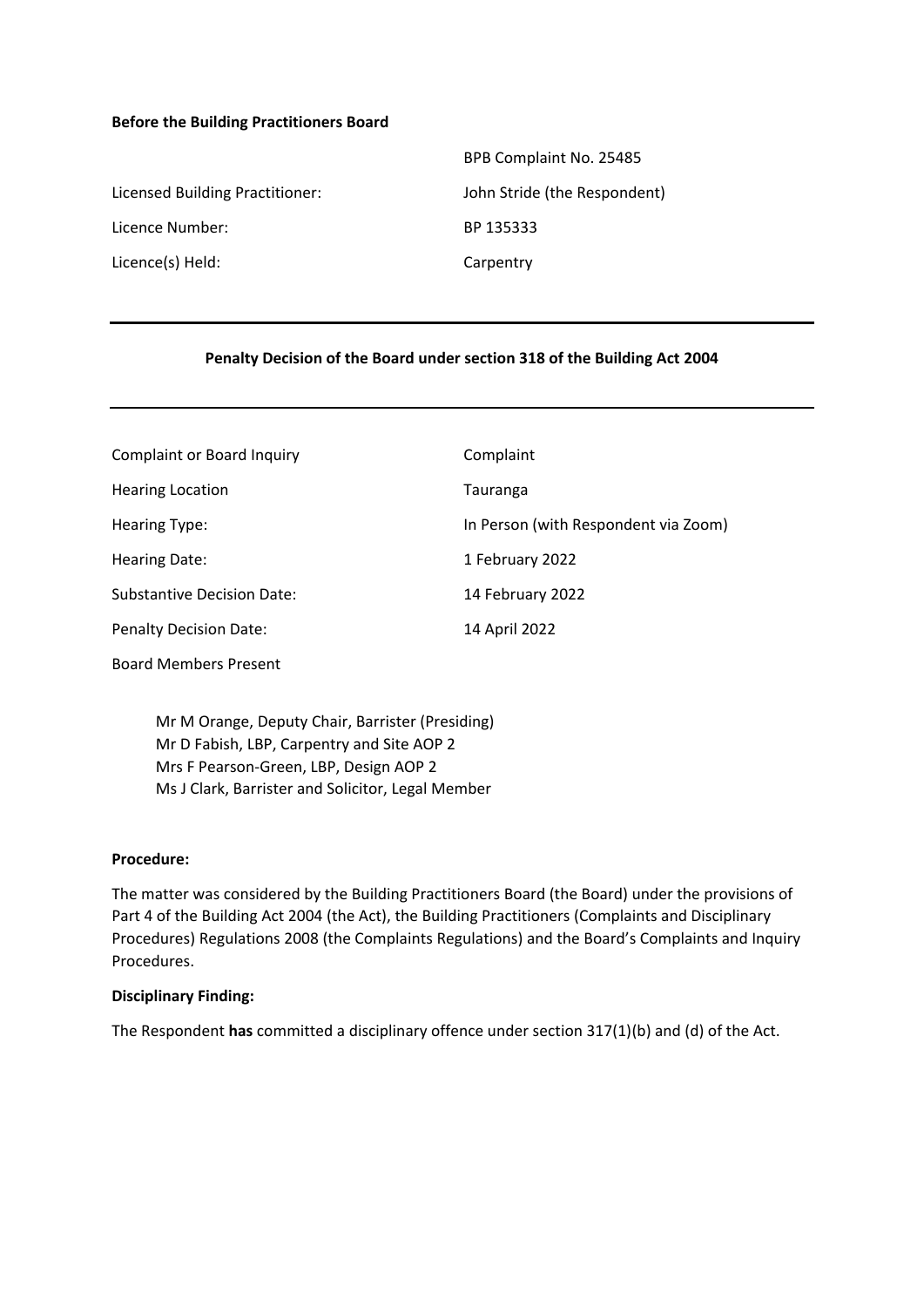#### **Contents**

#### <span id="page-1-0"></span>**Summary of the Board's Penalty Decision**

[1] The Respondent carried out or supervised building work in a negligent manner and in a manner that was contrary to a building consent. He is fined \$2,000 and ordered to pay costs of \$3,000. The decision will be recorded in the Register of Licensed Building Practitioners for a period of three years.

#### <span id="page-1-1"></span>**The Charges**

- [2] This penalty decision arises out of the Board's substantive decision in which it found that the Respondent had committed the following disciplinary offences:
	- (a) carried out or supervised building work or building inspection work in a negligent manner (s 317(1)(b) of the Act); and
	- (b) carried out or supervised building work or building inspection work that does not comply with a building consent (s 317(1)(d) of the Act);
- [3] Having found that one or more of the grounds in section 317 applies, the Board must, under section 318 of the Act<sup>i</sup>, consider the appropriate disciplinary penalty, whether the Respondent should be ordered to pay any costs and whether the decision should be published.
- [4] In its substantive decision, the Board set out its indicative position as regards penalty, costs and publication and invited the Respondent to make written submissions on those matters.
- [5] On 28 March 2022, the Board received the Respondent's submissions. It has considered them and made the following decisions.

#### <span id="page-1-2"></span>**Penalty**

- [6] The Board's initial view was that a fine of \$2,000 was the appropriate penalty for the disciplinary offence.
- [7] Having considered the submissions received, the Board has decided to uphold its initial view.
- [8] In its decision, the Board indicated that the starting point for the fine was \$3,000 and that it took into account mitigating factors, including those raised in the penalty submissions, to reduce that fine to \$2,000. The Board does not consider any further discount is, on the facts of the case, warranted. The Board is also mindful that the penalty needs to reflect the seriousness of the matter and to create a deterrent to other practitioners.
- [9] The Respondent should note that he can apply to the Registrar for a payment plan if he is in a constrained financial position.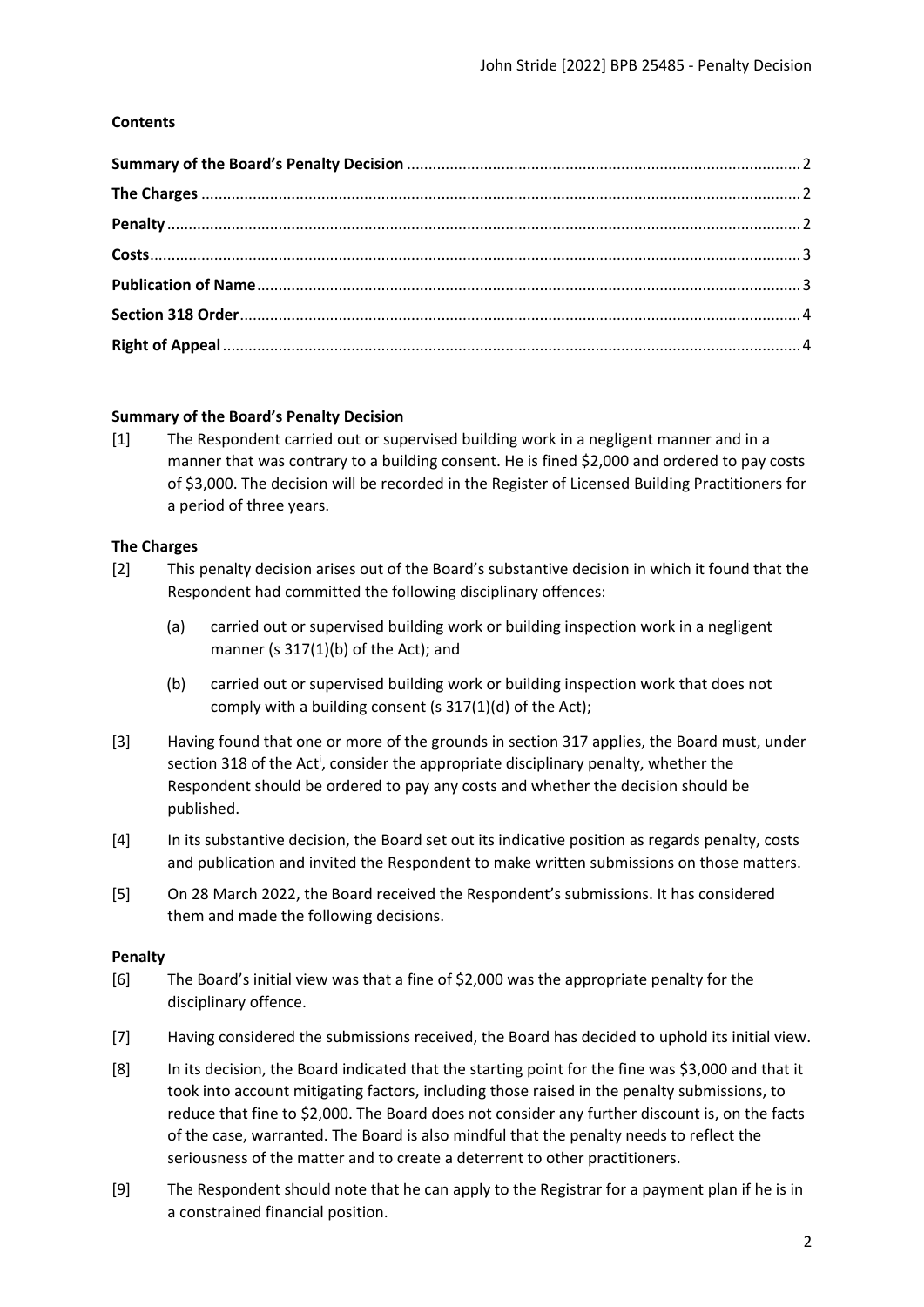## <span id="page-2-0"></span>**Costs**

- [10] The Board's initial view was that \$3,500 in costs was appropriate.
- [11] Having considered the submissions received, the Board has decided to modify its initial view.
- [12] Taking into account the financial circumstances outlined by the Respondent, the Board has decided to reduce the costs payable to \$3,000.
- [13] As noted above, the Respondent can seek a payment plan to pay off the costs.

#### <span id="page-2-1"></span>**Publication of Name**

- [14] The Board's initial view was there **were no** good reasons to further publish the matter.
- [15] Having considered the submissions received, the Board has decided to uphold its initial view.
- [16] The Respondent requested no publication. The Board has not ordered any publication beyond publication in the Register of Licensed Building Practitioners, which is a statutory requirement under section 301(1)(l)(iii) of the Act.
- [17] The Register is established by section 298 of the Act, and section 299 sets out its purposes which are:

*The purpose of the Register is—*

- *(a) to enable members of the public to—*
	- *(i) determine whether a person is a licensed building practitioner and, if so, the status and relevant history of the person's [licensing]; and*
	- *(ii) choose a suitable building practitioner from a list of licensed building practitioners; and*
	- *(iii) know how to contact the building practitioner; and*
	- *(iv) know which licensed building practitioners have been disciplined within the last 3 years; and*
- *(b) to facilitate the administrative, disciplinary, and other functions of the Board and the Registrar under this Act.*
- [18] Section 301 of the Act sets out the matters to be contained in the Register. The section uses the phrasing "must", which makes the provisions mandatory, not discretionary:
	- *(1) The Register must contain all of the following information, to the extent that the information is relevant, for each licensed building practitioner whose name is entered in the Register:*
		- *(l) information about the status and history of the person's [licensing], particularly—*
			- *(i) the class [in which the person is licensed]; and*
			- *(ii) the date on which the person's name was entered in the Register; and*
			- *(iii) any action taken under section [318](http://www.westlaw.co.nz/maf/wlnz/app/document?docguid=Idfae01b4e12411e08eefa443f89988a0&&src=rl&hitguid=I59069659e03411e08eefa443f89988a0&snippets=true&startChunk=1&endChunk=1&isTocNav=true&tocDs=AUNZ_NZ_LEGCOMM_TOC#anchor_I59069659e03411e08eefa443f89988a0) on a disciplinary matter in respect of the person in the last 3 years:*
- [19] The final provision, action taken under section 318, is the reason why detail on the disciplinary offence must be contained in the Register.
- [20] Taking the above provisions into consideration, it is clear that one of the purposes of the Register is to allow an informed consumer to choose a licensed building practitioner. Providing information as regards disciplinary action helps to facilitate this. It is also clear that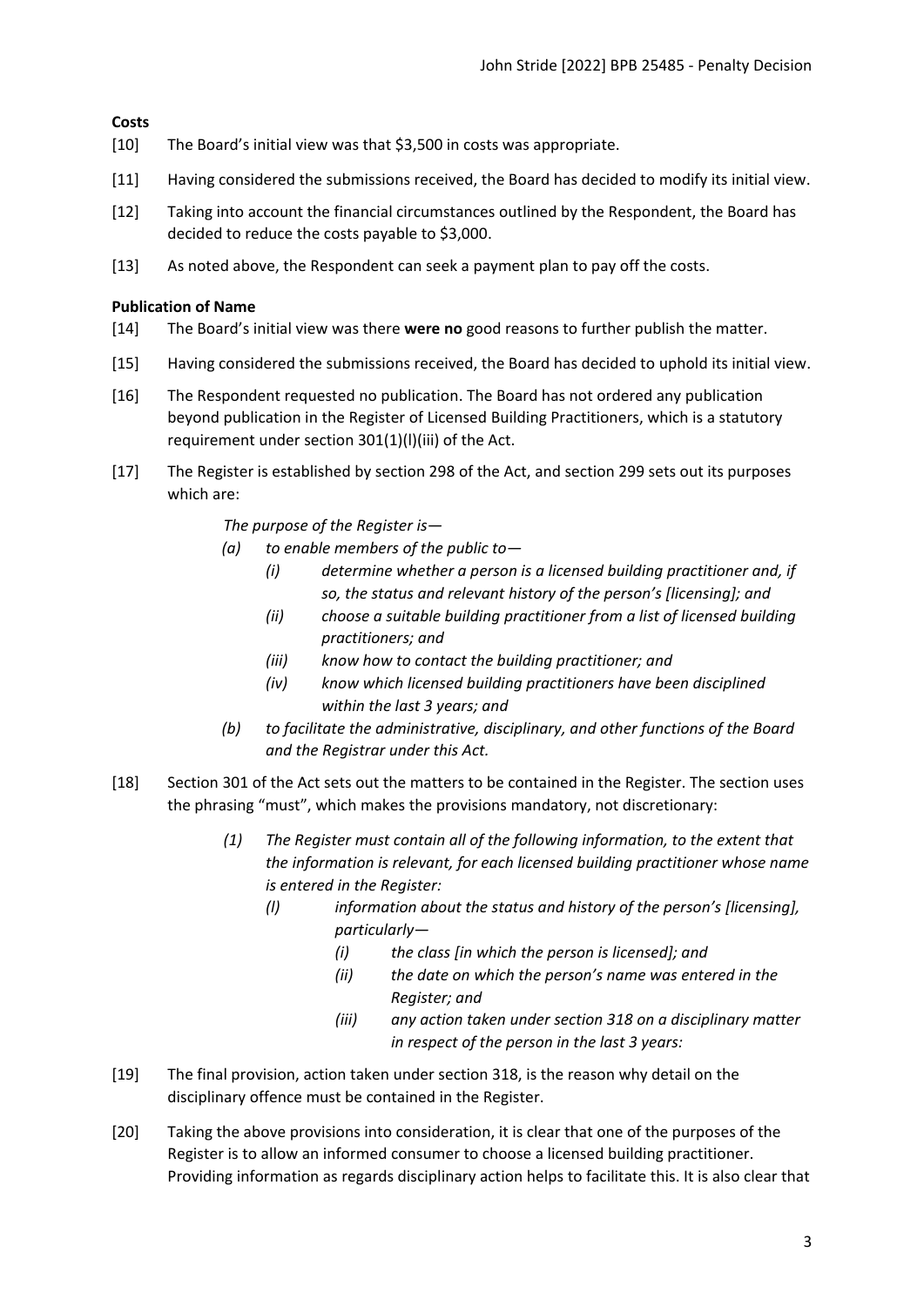the Board has no discretion as regards information on disciplinary action being retained on the Register.

## <span id="page-3-0"></span>**Section 318 Order**

[21] For the reasons set out above, the Board directs that:

| Penalty:            | Pursuant to section 318(1)(f) of the Building Act 2004, the Respondent is<br>ordered to pay a fine of \$2,000.                                                                                          |
|---------------------|---------------------------------------------------------------------------------------------------------------------------------------------------------------------------------------------------------|
| Costs:              | Pursuant to section 318(4) of the Act, the Respondent is ordered to pay<br>costs of \$3,000 (GST included) towards the costs of, and incidental to, the<br>inguiry of the Board.                        |
| <b>Publication:</b> | The Registrar shall record the Board's action in the Register of Licensed<br>Building Practitioners in accordance with section 301(I)(iii) of the Act.                                                  |
|                     | In terms of section 318(5) of the Act, there will not be action taken to<br>publicly notify the Board's action, except for the note in the Register and<br>the Respondent being named in this decision. |

[22] The Respondent should note that the Board may, under section 319 of the Act, suspend or cancel a licensed building practitioner's licence if fines or costs imposed as a result of disciplinary action are not paid.

### <span id="page-3-1"></span>**Right of Appeal**

[23] The right to appeal Board decisions is provided for in s 330(2) of the Act<sup>ii</sup>.

Signed and dated this 22<sup>nd</sup> day of April 2022.

 $\begin{picture}(42,14) \put(0,0){\vector(0,1){30}} \put(15,0){\vector(0,1){30}} \put(15,0){\vector(0,1){30}} \put(15,0){\vector(0,1){30}} \put(15,0){\vector(0,1){30}} \put(15,0){\vector(0,1){30}} \put(15,0){\vector(0,1){30}} \put(15,0){\vector(0,1){30}} \put(15,0){\vector(0,1){30}} \put(15,0){\vector(0,1){30}} \put(15,0){\vector(0,1){30}} \put(15,0){\vector(0$ 

**Mr M Orange** Presiding Member

<sup>i</sup> *Section 318 of the Act*

- *(1) In any case to which section 317 applies, the Board may*
	- *(a) do both of the following things:*
		- *(i) cancel the person's licensing, and direct the Registrar to remove the person's name from the register; and*